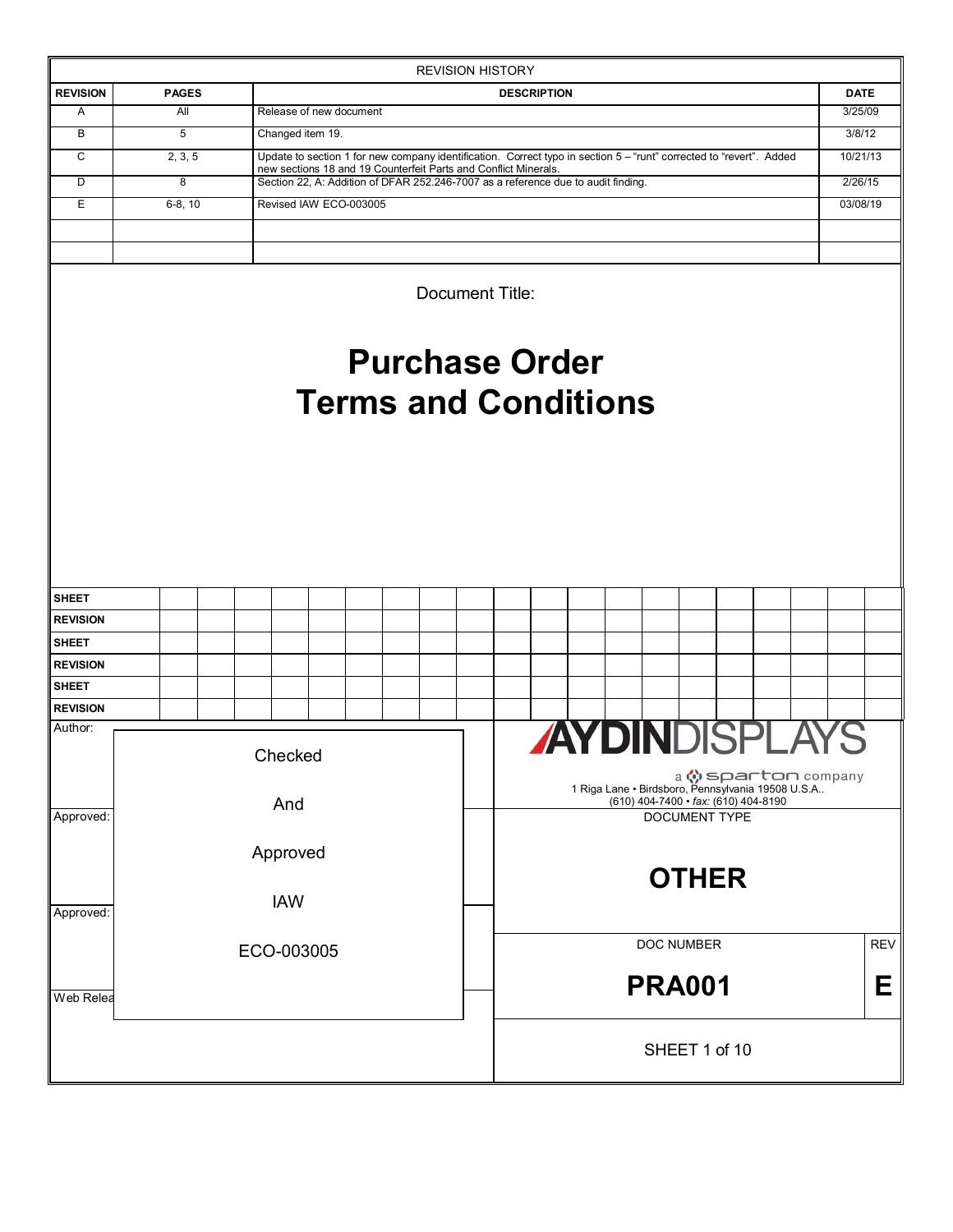## PURCHASE ORDER TERMS AND CONDITIONS

## **1. DEFINITIONS**

As used throughout the Purchase Order, the following terms shall have the meanings set forth below:

- A) The terms Aydin Displays and Buyer are used interchangeably and mean Sparton Aydin LLC, dba Aydin Displays, acting through its duly authorized representative. "Duly Authorized Representative" in this application means the Aydin Displays Purchasing Agent or members of Aydin Display's Staff authorized to act in his behalf.
- B) The terms Seller and Contractor are used interchangeably and mean the individual, corporation, or organization furnishing those items, which are the subject of this Purchase Order.
- C) The terms "Order" and "Subcontract" are used interchangeably with the term Purchase Order, unless otherwise specifically defined.
- D) The term Government means the United States Government.

## **2. ACCEPTANCE OF PURCHASE ORDER**

This Purchase Order constitutes AYDIN DISPLAYS' offer to seller and when accepted either by acknowledgement or performance, becomes a binding contract subject to the terms and conditions specified herein, and represents the entire agreement between AYDIN DISPLAYS and SELLER, superseding all prior agreements relating to the subject matter of this order. No addition, alteration, modification or deletion to the terms and conditions or other provisions of this Purchase Order proposed by the SELLER in accepting this Purchase Order shall be binding on AYDIN DISPLAYS unless accepted in writing by AYDIN DISPLAYS.

#### **3. CHANGES**

AYDIN DISPLAYS may at any time, by written order, make changes within this general scope of this Purchase Order, in any one or more of the following: (I) Drawings, designs or specifications (II) Methods of shipping or packing, (III) Place of inspection, delivery or acceptance, (IV) Quantities, and (V) Delivery schedule. If any such change causes an increase or decrease in the cost of, or the time required for, performance of any part of the work under this Purchase Order, an equitable adjustment shall be made in the price or delivery or both, and this Purchase Order shall be modified in writing accordingly. Any claim by SELLER for adjustment under this clause must be asserted within fifteen (15) days from date of the notification of the change or with such further period as greed upon in writing by the parties provided, however, that AYDIN DISPLAYS, if it decides the facts justify such action, may receive and act upon such claim at any time prior to final payment under this Purchase Order. Failure to agree upon any adjustment to be made under the terms of this clause shall not excuse the SELLER from proceeding with Purchase Order as changed.

## **4. DELIVERY**

- A) Time is of the essence in the performance of this Purchase Order.
- B) AYDIN DISPLAYS may, by written notice of default to the SELLER, terminate the whole or any part of this Purchase Order in any one of the following circumstances: (I) If the SELLER fails to make delivery of the supplies or to perform the services within the time specified herein or any extension thereof, or (II) If the SELLER fails to perform any of the other provisions of this order, to make progress as to endanger the performance of this order in accordance with its terms, and in either of these two circumstances does not cure such failure within a period of ten (10) days (or such longer period as AYDIN DISPLAYS Purchasing Agent may authorize in writing) after receipt of notice from AYDIN DISPLAYS specifying such failure.
- C) If AYDIN DISPLAYS terminates, in whole or part, this order for default, AYDIN DISPLAYS may procure, upon such terms and in such manner, as AYDIN DISPLAYS may deem appropriate, supplies similar to those so terminated, and the SELLER shall be liable to AYDIN DISPLAYS for any excess costs for such similar supplies or services.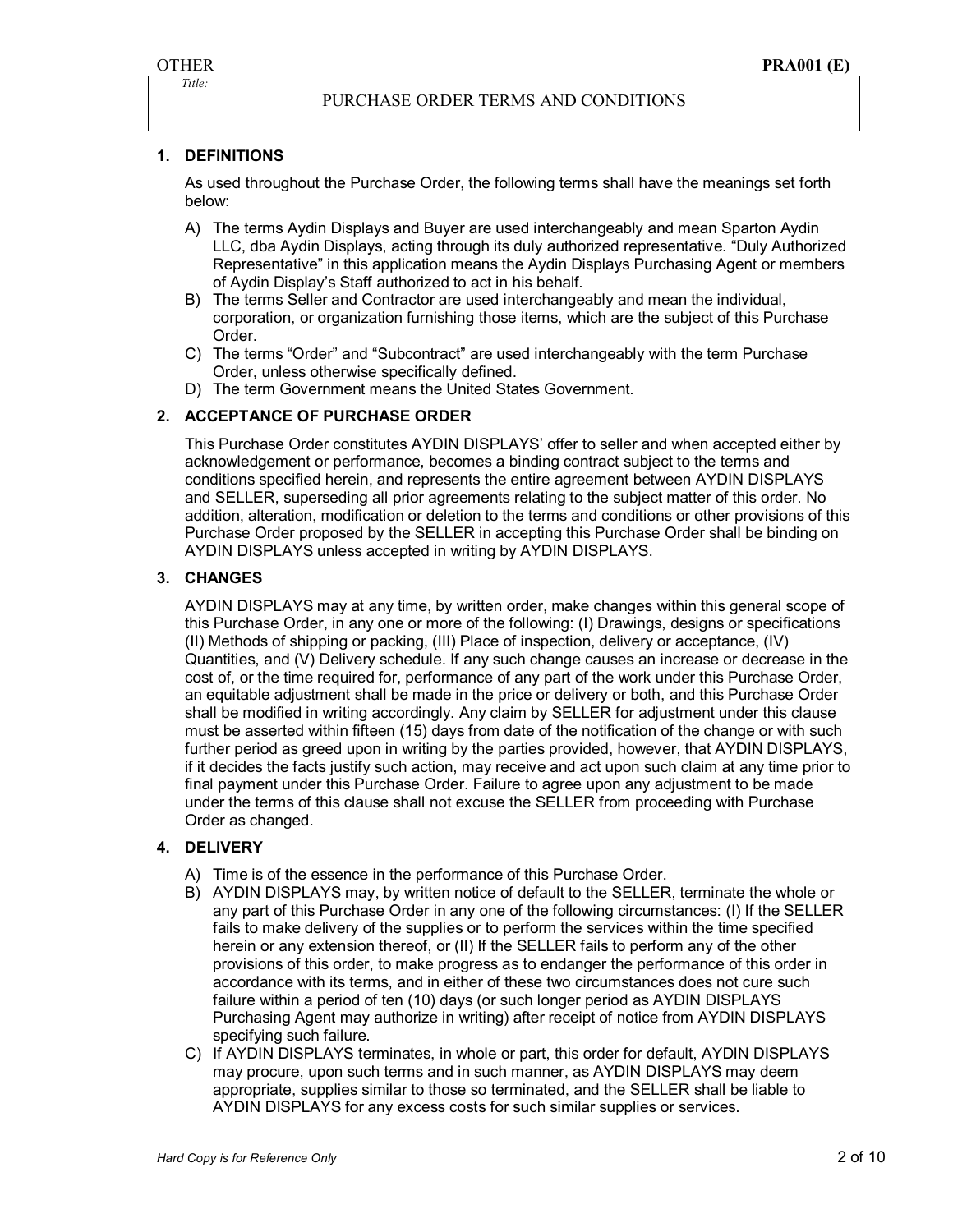PURCHASE ORDER TERMS AND CONDITIONS

- D) Failure by AYDIN DISPLAYS to enforce any right under this clause shall not constitute a waiver of such right.
- E) Rights under this clause are in addition to any other rights and remedies provided by law or under this Purchase Order.

## **5. WARRANTIES**

SELLER warrants that all items delivered under this Purchase Order will be free from defects in material and workmanship, that all items will conform to applicable specifications and drawings, and that all items are free from defects in design and suitable for the intended use. This warranty shall be in addition to that offered by the SELLER. All warranties and guarantees together with service warranties shall revert to BUYER and its customer.

## **6. INSPECTION**

- A) All items under this Purchase Order are subject to First Article Inspection Requirements as defined in the buyer's documentation system and to meet the reporting requirements of AS9102.
- B) All items under this Purchase Order are subject to final inspection and acceptance by AYDIN DISPLAYS after delivery.
- C) AYDIN DISPLAYS and representatives of AYDIN DISPLAYS' customers shall have the right to inspect and test all material and workmanship at all times and places, before, during, or after manufacture or completion of Purchase Order items. If any such inspection or test is made on the SELLER'S premises, SELLER shall furnish without additional charge all reasonable facilities and assistance for the safety and convenience of the inspectors in the performance of their duties.
- D) No preliminary inspection prior to final inspection shall relieve SELLER from responsibility for defects or other failure to meet the requirements of this Purchase Order. Acceptance of items by AYDIN DISPLAYS shall not alter SELLER'S obligation or BUYER'S rights under the warranties clause of this Purchase Order.
- E) In the event AYDIN DISPLAYS determines any items to be defective or otherwise not in compliance with the requirements of this Purchase Order, AYDIN DISPLAYS shall have the right (I) to reject the item, (II) require its correction, or (III) accept it with an equitable adjustment in price. If after AYDIN DISPLAYS request the SELLER fails to remove and/or correct such defective items at SELLER'S expense, AYDIN DISPLAYS may (I) as it deems appropriate replace or correct such item and charge SELLER the costs thereby incurred, or (II) without further notice terminate this order for default.

## **7. CANCELLATION**

On termination for BUYER'S convenience, SELLER at the time of termination may have in stock or on firm order completed or uncompleted items or raw, semi-processed or completed material for use in fulfilling this order (a) For completed items or material, BUYER shall either require delivery of all or part of the completed goods and make payment at the order price, or (without taking delivery) pay SELLER the difference, if any, between the order price and the market price (if lower) at the time of termination. (b) For uncompleted items or raw or semi-processed material, BUYER shall either require SELLER to deliver all or part of such goods at the portion of the order price representing the stage of completion, or (without taking delivery) pay SELLER for such goods which are properly allocable to this order a portion of the order price representing the stage of completion. (c) For goods, which SELLER has on firm order, BUYER may at its option either take an assignment of SELLER'S right under the order or pay the default. Payments to SELLER hereunder shall be the sole remedy available to SELLER in the event of a termination by BUYER.

## **8. PATENT INDEMITY**

SELLER shall at its expense hold harmless and defend AYDIN DISPLAYS, its agents, customers, and users of its products against any action, loss, damage, or liability arising from any claim for infringement of any patent, copyright, or trademark related to items furnished by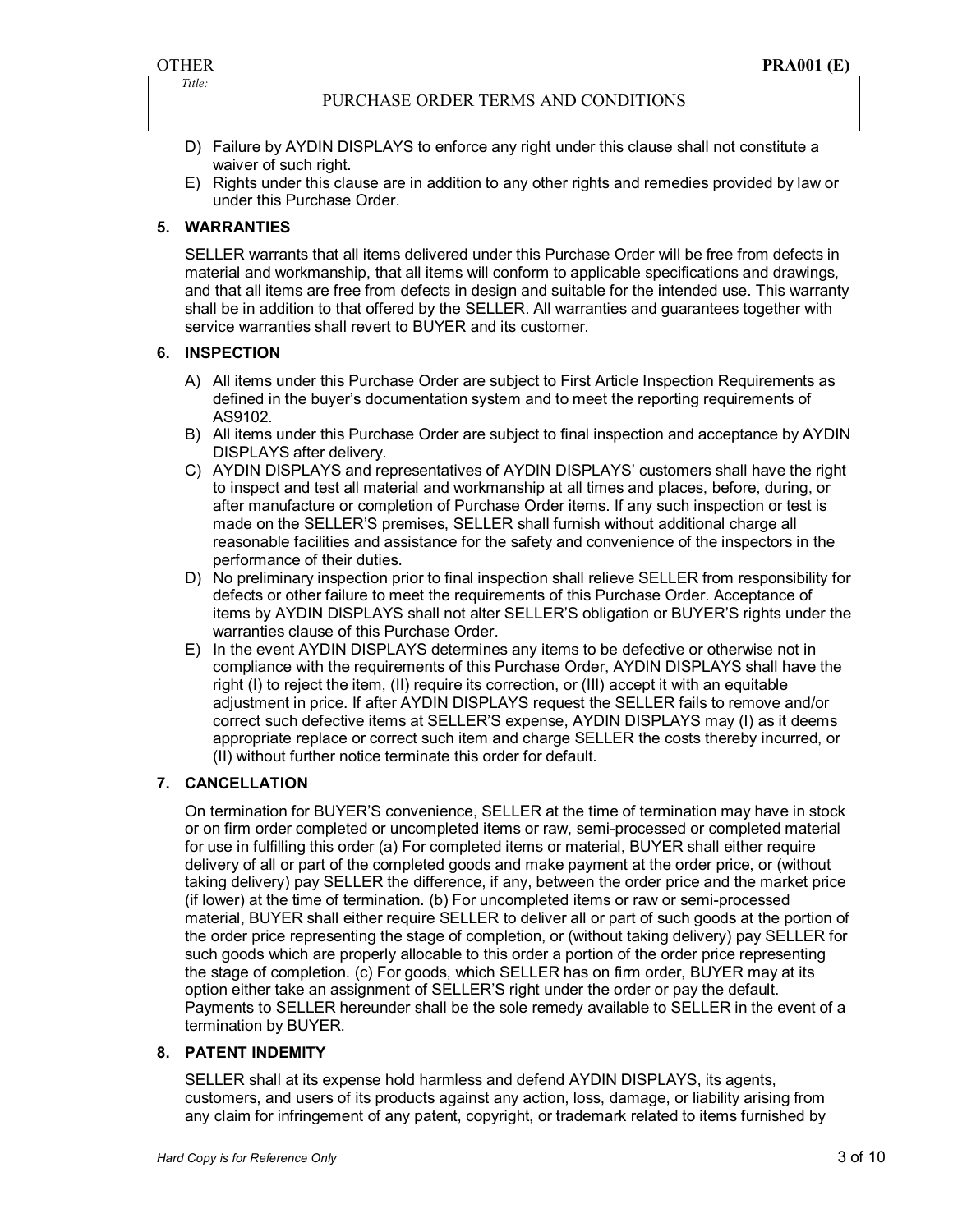SELLER under this Purchase Order. BUYER shall promptly notify SELLER of any claim, suit, or act on SELLER'S indemnity hereunder shall be limited to the use and sale of items under this Purchase Order for the purpose for which such items were designed.

## **9. DISCLOSURE**

SELLER shall treat as confidential all designs, data, drawings, features, specifications and other technical or proprietary information furnished or disposed by AYDIN DISPLAYS in connection with this Purchase Order and shall restrict use of such information to performance of this Purchase Order unless otherwise authorized in writing by AYDIN DISPLAYS. Upon completion, termination or cancellation of this order all such information shall be returned or disposed of in accordance with AYDIN DISPLAY's written instruction.

## **10. SUBCONTRACTING**

SELLER shall not subcontract for any completed or substantially completed item of this Purchase Order without the written approval of AYDIN DISPLAYS. When approved, all requirements appearing on the SELLER Purchase Order will be flowed down to the SELLER'S subcontractor, including key characteristics when applicable.

## **11. COMPLIANCE WITH LAW**

This Purchase Order shall be governed by and construed according to the laws of the Commonwealth of Pennsylvania. SELLER warrants that in the performance of this Purchase Order it has complied and will comply will all applicable Federal, State, and local laws. SELLER shall submit all certifications required by law in the performance of this Purchase Order.

## **12. NOTICE OF LABOR DISPUTE**

Whenever SELLER has knowledge of an actual or potential labor dispute which delays or threatens to delay performance of this Purchase Order, SELLER shall immediately notify AYDIN DISPLAYS in writing giving full details. SELLER shall insert the substances of this clause including this sentence in any subcontracts hereunder as to which a labor dispute may delay the timely performance of this order, except that any subcontractor need give the required notice and information to its next higher-tier subcontractor.

## **13. SHIPMENT**

A complete Packing List shall accompany all shipments under this Purchase Order and packing shall be to best commercial practice for most economical transportation rates unless otherwise specified. Shipping container and Packing List must show this Purchase Order Number. Packing, crating, cartage, and related charges will not be paid by AYDIN DISPLAYS unless otherwise stated in this Purchase Order. Items delivered more than fifteen (15) days prior to the specified delivery date may be returned by AYDIN DISPLAYS to Seller unless AYDIN DISPLAYS has given written approval for early shipment.

## **14. ASSIGNMENT**

No assignment of this Purchase Order or any obligations due or to become due hereunder shall be made by SELLER without the written consent of AYDIN DISPLAYS to such assignment.

## **15. PUBLIC RELEASE**

SELLER shall not release any public announcement advertisement, or public comment concerning this Purchase Order or facts related thereto without specific written consent from AYDIN DISPLAYS.

## **16. FAIR LABOR STANDARDS ACT OF 1938 AS AMENDED**

SELLER represents that all articles manufactured and delivered under this order will be manufactured in accordance with all applicable standards, provisions and stipulations of the Fair Labor Standards Act of 1938, as amended in 1961 (29 USC 201-219). As evidence of such compliance, the SELLER shall cause to be placed upon each invoice submitted hereunder the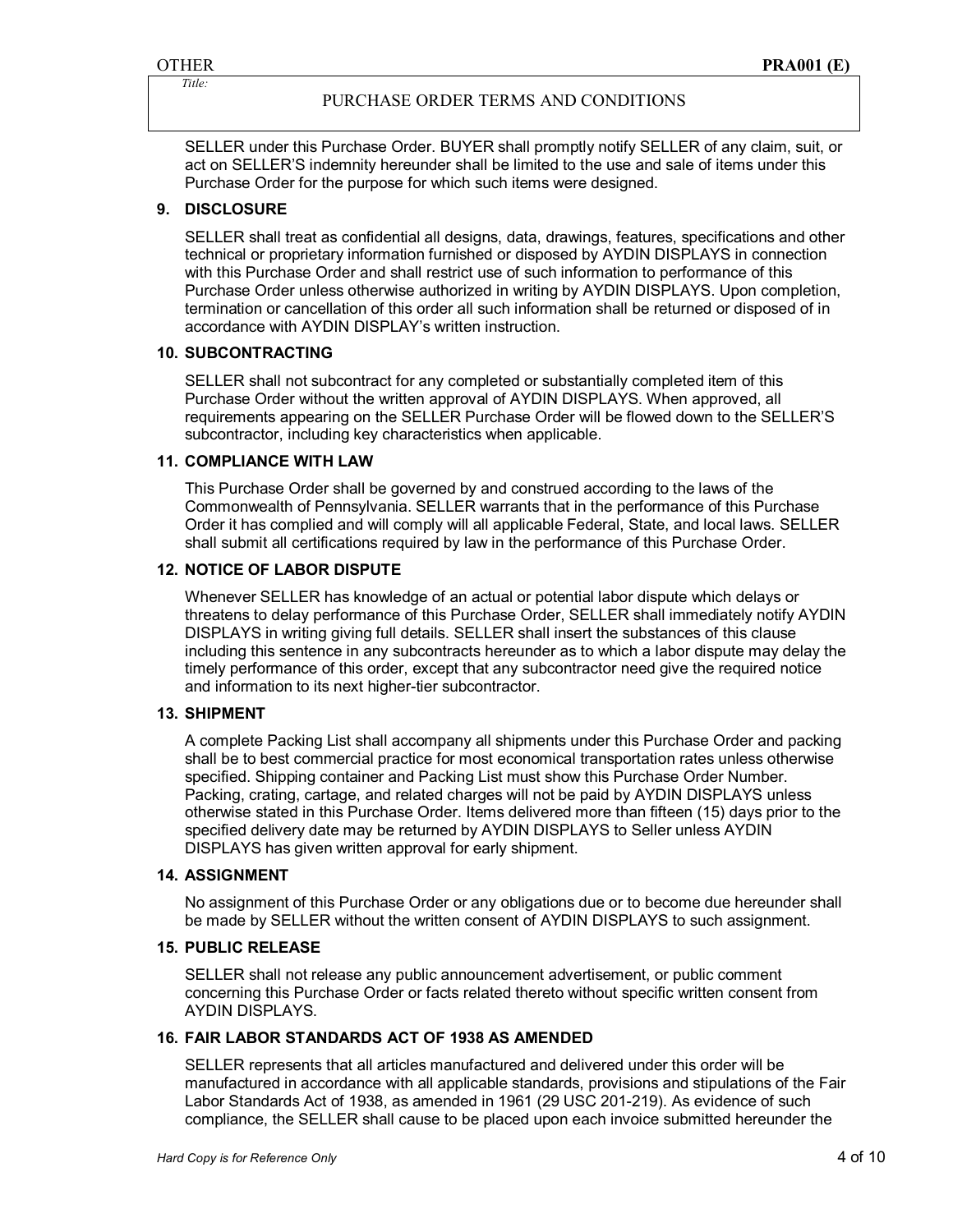following statement: "SELLER certifies that the goods represented by this invoice were produced in compliance with the requirements of the Fair Labor Standards Act of 1938 as amended."

## **17. INSOLVENCY**

BUYER may, without any liability whatsoever, except for articles previously delivered and accepted, terminate this order by notice in writing in the event that SELLER makes an assignment for the benefit of creditors, or admits in writing inability to pay its debts as they mature, or trustee or receiver of al or a substantial part of SELLER'S is appointed by any court, or a proceeding is instituted under any provision of the Federal Bankruptcy Act by or against SELLER and is acquiesced in or is not dismissed within sixty (60) days or results in an adjudication in bankruptcy.

## **18. COUNTERFEIT PARTS: PREVENTION AND NOTIFICATION**

- A) SELLER represents and warrants that only new and authentic materials are used in products required to be delivered to AYDIN DISPLAYS and that the Work delivered contains no Counterfeit Parts. No other material, part, or component other than a new and authentic part shall be used unless approved in advance in writing by the AYDIN DISPLAYS Procurement Representative. To further mitigate the possibility of the inadvertent use of Counterfeit Parts, SELLER shall only purchase authentic parts/components directly from the OEMs/OCMs or through the OEM's/OCM's authorized distribution chain. SELLER must make available to AYDIN DISPLAYS, at AYDIN DISPLAYS' request, OEM/OCM documentation that authenticates tractability of the components to that applicable OEM/OCM. Purchase of parts/components from Independent Distributors is not authorized unless first approved in writing by AYDIN DISPLAYS Procurement Representative. SELLER must present complete and compelling support for its request and include in its request all actions to ensure the parts/components thus procured are legitimate parts. AYDIN DISPLAYS, in most cases, will additionally need to get its customer's approval of SELLER'S request. Processing of such requests shall not constitute an excusable delay on part of the SELLER. AYDIN DISPLAYS' approval of SELLER request(s) does not relieve SELLER'S responsibility to comply with all Contract requirements, including the representations and warranties in this provision.
- B) SELLER shall maintain a documented system (policy, procedure, or other documented approach) that provides for prior notification to the AYDIN DISPLAYS Procurement Representative and his/her written approval before parts/components are procured from sources other than OEMs/OCMs or through the OEM's/OCM's authorized distribution chain. SELLER shall provide copies of such documentation for its system for AYDIN DISPLAYS' inspection upon AYDIN DISPLAYS' request. SELLER'S system shall be consistent with applicable industry standards, AS5553 as minimum, for the detection and avoidance of counterfeit electronic parts and suspect counterfeit electronic parts, including policies and procedures for training personnel, designing and maintaining systems to mitigate risks associated with parts obsolescence, making sourcing decisions, prioritizing mission critical and sensitive components, ensuring traceability of parts, developing lists of trusted and non-trusted suppliers, flowing down requirements to subcontractors, inspecting and testing parts, reporting and quarantining suspect counterfeit electronic parts and counterfeit electronic parts, and taking corrective action.
- C) If the SELLER is providing electronic components/devices only, the following certification applies:

#### **Certification of Origin of Product:**

Acceptance of this Contract constitutes confirmation by the SELLER, that it is the Original Equipment Manufacturer (OEM)/Original Component Manufacturer (OCM), or a franchisee or authorized distributor of the OEM/OCM for the product herein procured. SELLER further warrants that OEM/OCM acquisition documentation that authenticates traceability of the components to that applicable OEM/OCM is available upon request. If the SELLER is not the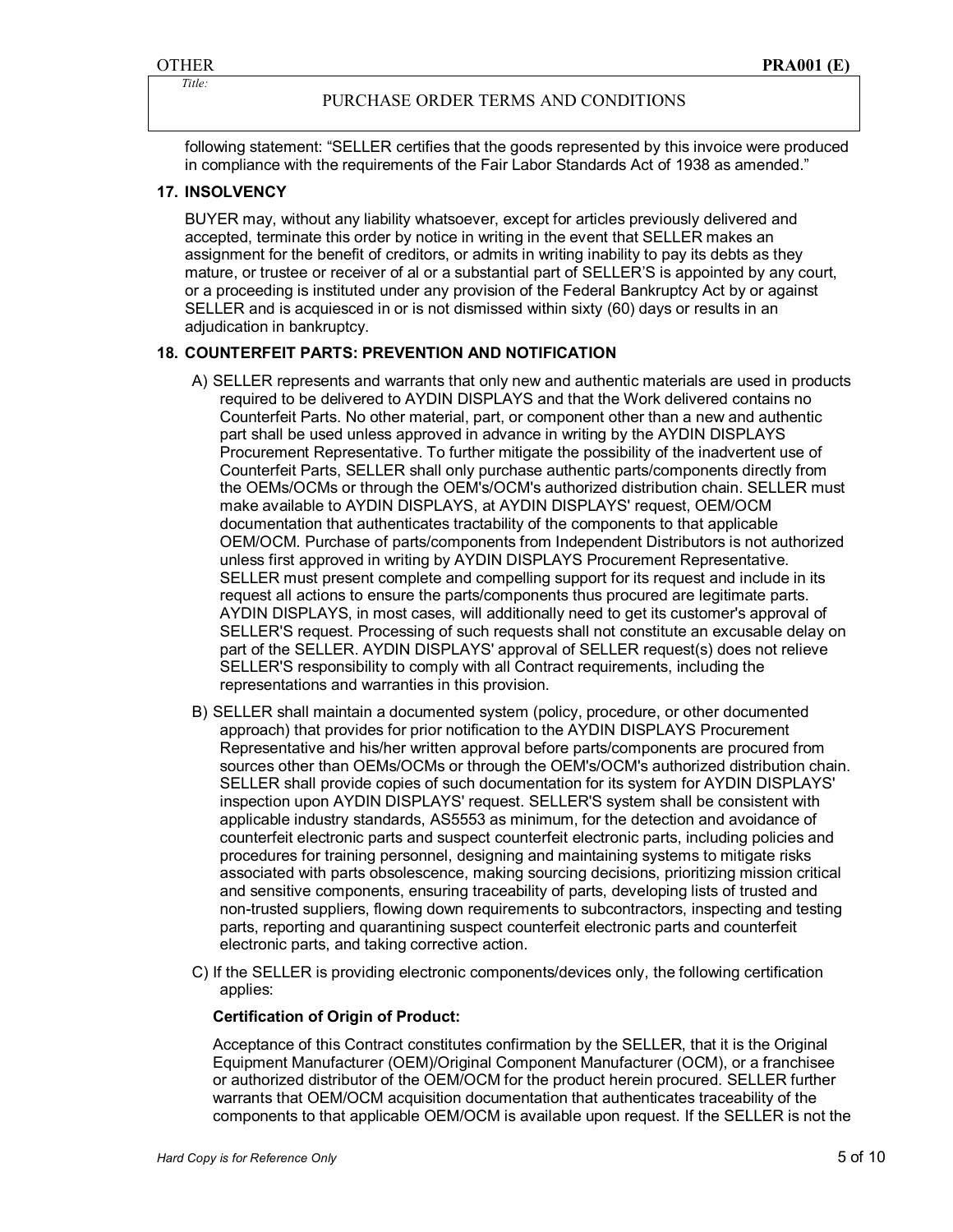OEM/OCM or a franchised or authorized distributor, the SELLER confirms by acceptance of this Contract that it has been authorized in writing by AYDIN DISPLAYS to act on AYDIN DISPLAYS behalf to procure from the OCM or a franchised or authorized distributor of the OEM/OCM. The SELLER further warrants that OEM/OCM acquisition traceability documentation is accurate and available to AYDIN DISPLAYS upon AYDIN DISPLAYS' request.

- D) SELLER shall flow the requirements of this provision to its subcontractors and suppliers at any tier for the performance of this Contract,
- E) Notifications: Should SELLER become aware of a confirmed or suspect counterfeit part that, by any means, has been delivered to AYDIN DISPLAYS, or acquired for this Contract whether or not delivered to AYDIN DISPLAYS, notification will be made as soon as possible but not Inter than 7 days of discovery to AYDIN DISPLAYS' Buyer. SELLER will verify receipt of this notification by AYDIN DISPLAYS. Additionally, for confirmed Counterfeit Electronic Parts, notification will also be made not later than 60 days after discovery to the Government-Industry Data Exchange Program (GIDEP). This requirement will survive this contract.
- F) SELLER shall be liable for cost of counterfeit parts and suspect counterfeit parts and the cost of rework or corrective action that may be required to remedy the use or inclusion of such parts.
- G) SELLER shall quarantine suspect counterfeit electronic parts and counterfeit electronic parts, and make them available for investigation by appropriate government authorities.

#### **19. CONFLICTS MINERALS COMPLIANCE ACT 2012:**

Supplier agrees to assist AYDIN DISPLAYS in the determination of the source of any potential conflict minerals used in manufacturing. Supplier also agrees to comply with Customer's conflict minerals due diligence practices and policies.

AYDIN DISPLAYS' acceptance of supplier material is based on provided documentation certifying the source of any potential conflict minerals used in the manufacture of the supplier's products are to be considered conflict minerals compliant.

#### **20. NONCONFORMING MATERIAL**

When the SELLER determines material is nonconforming to AYDIN DISPLAYS' requirements, but might be usable the SELLAR is to process a waiver/deviation request on AYDIN DISPLAYS' documentation. Approval will occur at AYDIN DISPLAYS. Product awaiting AYDIN DISPLAYS' approval is not to ship without written authorization by the BUYER.

#### **21. PRODUCT, PROCESS, FACILITIES AND ORGANIZATIONAL CHANGES**

Seller will notify AYDIN DISPLAYS of any organizational or process changes that may affect the product to be delivered to AYDIN DISPLAYS. Changes to processes or product controlled by AYDIN DISPLAYS' Engineering Documentation must be approved by AYDIN DISPLAYS' engineering department prior to production and delivery. Major changes to the manufacturing facility or a relocation must be reported to AYDIN DISPLAYS.

#### **22. RECORDS**

A. Seller shall maintain all records for a minimum of 7 years.

#### **23. ENGINEERING CHANGES**

A. Seller shall not make any engineering changes without notifying Buyer.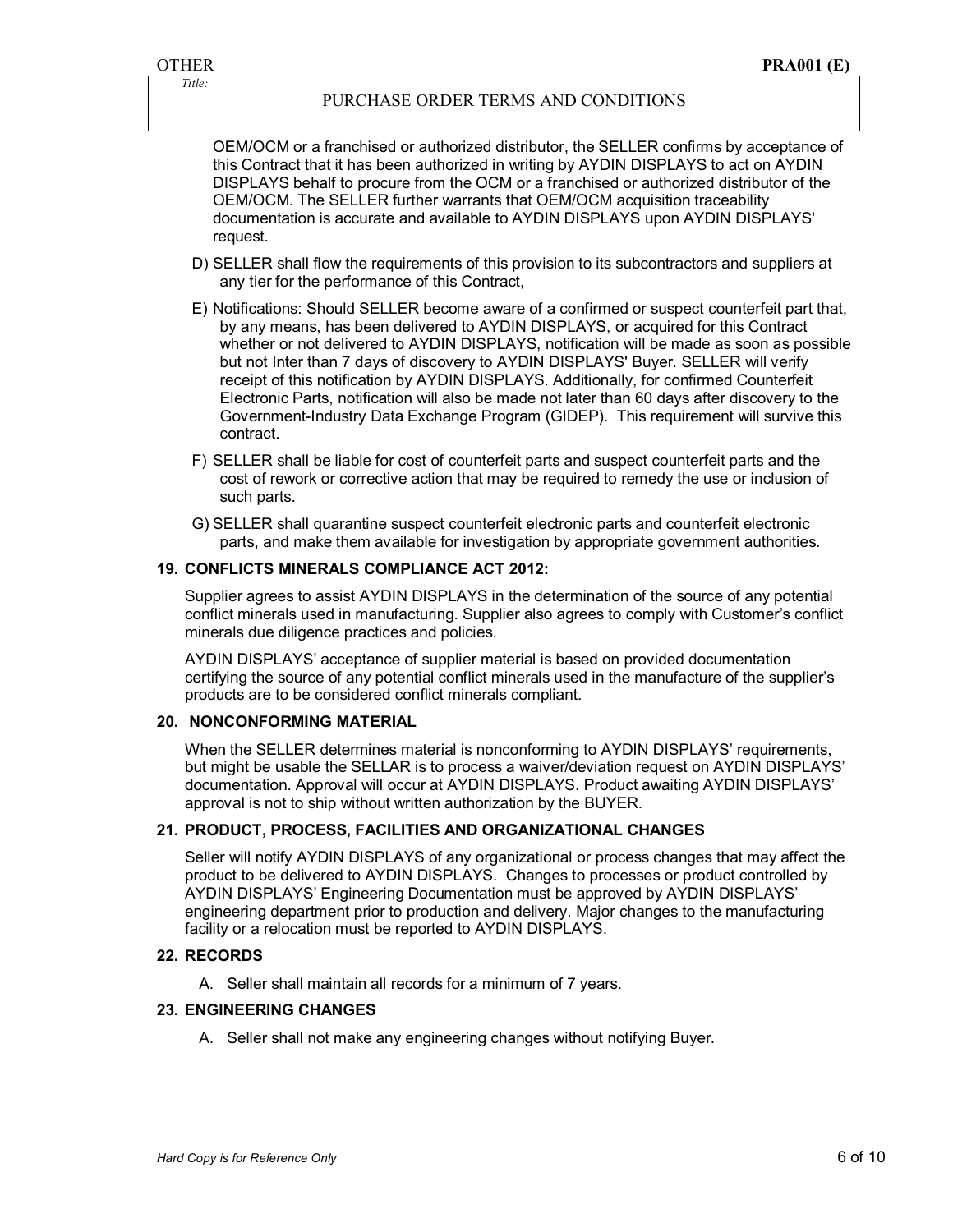## PURCHASE ORDER TERMS AND CONDITIONS

## **24. PERTAINING TO ORDERS UNDER GOVERNMENT CONTRACTS**

A) If the face of this Purchase Order indicates issuance of this order pursuant to a Government Contract, the following paragraphs of the Federal Acquisition Regulation (FAR) in effect on the date of this Purchase Order are incorporated herein by reference and made a part hereof. Where necessary to make the context of the following clauses applicable to this Purchase Order, the terms "Government" and "Contracting Officer" and equivalent phrases mean "Buyer", the term "Contractor" shall mean "Seller", and the term "Contract" shall mean this Purchase Order.

| 1   | Contractor Code of Business Ethics and Conducts.                                                       | 52.203-13 |
|-----|--------------------------------------------------------------------------------------------------------|-----------|
| 2.  | <b>Security Requirements</b>                                                                           | 52.204-2  |
| 3.  | <b>Material Requirements</b>                                                                           | 52.211-5  |
| 4.  | Defense Priority and Allocation Requirements                                                           | 52.211-15 |
| 5.  | Contract Terms and Conditions Required to Implement Statutes or<br>Executive Orders - Commercial Items | 52.212.5  |
| 6.  | Small Business Program Representations                                                                 | 52.219-1  |
| 7.  | Notice of Small Business Set-Aside                                                                     | 52.219-6  |
| 8.  | Notice of partial Small business Set-Aside                                                             | 52.219-7  |
| 9.  | Notice to the Government of Labor Disputes                                                             | 52.222-1  |
| 10. | Service Contract Act of 1965, as Amended                                                               | 52.222-41 |
| 11. | Hazardous Material Identification and Material Safety Data                                             | 52.223-3  |
| 12. | Notice of Radioactive Materials                                                                        | 52.223-7  |
| 13. | <b>Ozone Depleting Substances</b>                                                                      | 52.223-11 |
| 14. | Privacy Act                                                                                            | 52.224-2  |
| 15. | Buy American Act- Balance of Payments Program - Supplies                                               | 52.225-1  |
| 16. | <b>Buy American Act Certificate</b>                                                                    | 52.225-2  |
| 17. | <b>Trade Agreements</b>                                                                                | 52.225-5  |
| 18. | Trade Agreements - Certificate                                                                         | 52.225-6  |
| 19. | Duty-Free Entry                                                                                        | 52.225-8  |
| 20. | Restrictions on Certain Foreign Purchases                                                              | 52.225-13 |
| 21. | Authorization and Consent - Alternate I                                                                | 52.227-1  |
| 22. | Royalty Information                                                                                    | 52.227-6  |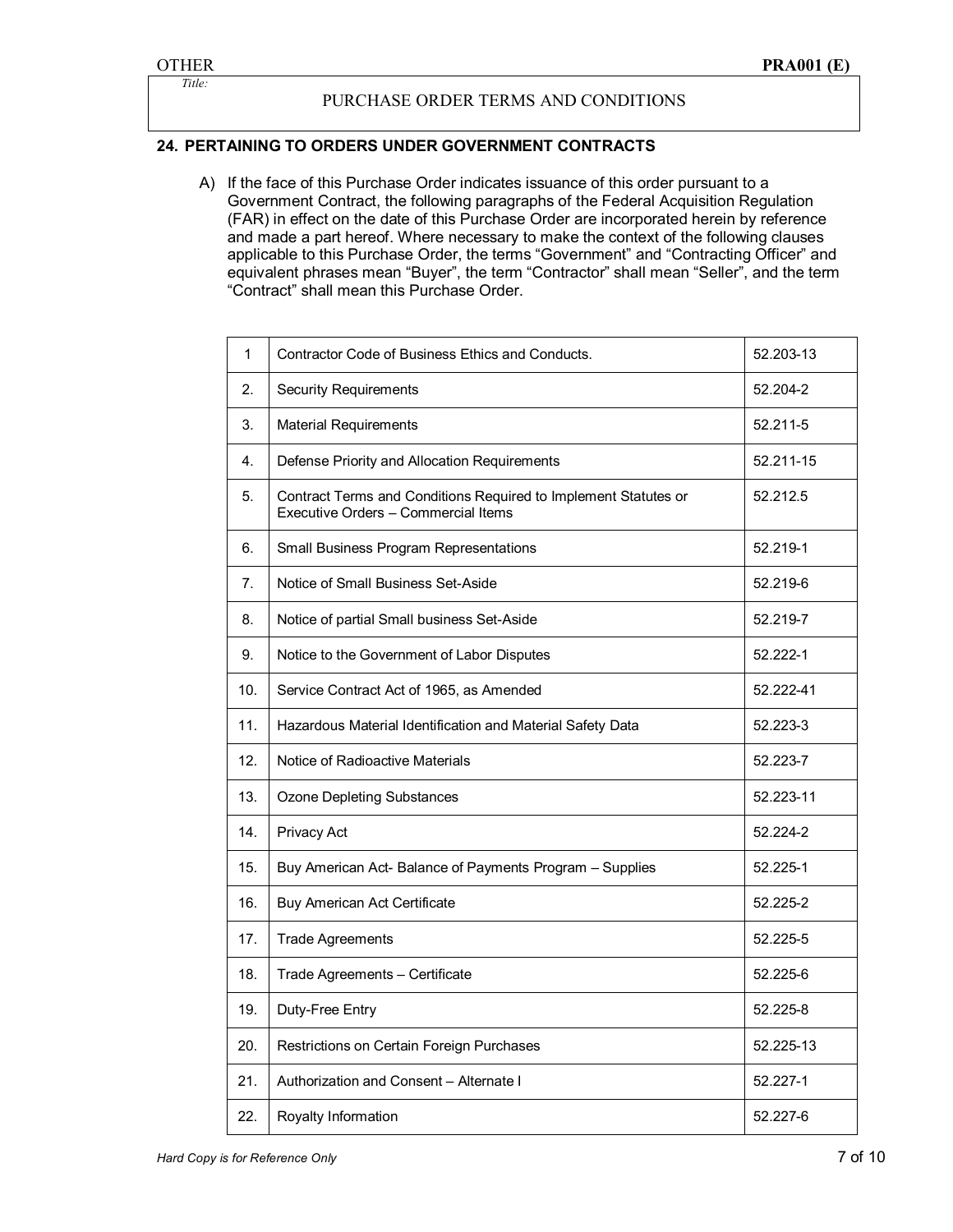| 23. | Refund of Royalties                                                         | 52.227-9     |
|-----|-----------------------------------------------------------------------------|--------------|
| 24. | Filing of Patent Applications - Classified Subject Matter                   | 52.227-10    |
| 25. | Patent Rights - Retention by the Contractor (Short Form)                    | 52.227-11    |
| 26. | Patent Rights - Retention by the Contractor (Long Form)                     | 52.227-12    |
| 27. | Rights in Data - General                                                    | 52.227-14    |
| 28. | Commercial Computer Software - Restricted Rights                            | 52.227-19    |
| 29. | Insurance - Work on a Government Installation                               | 52.228-5     |
| 30. | <b>Progress Payments</b>                                                    | 52.232-16    |
| 31. | Performance-based Payments                                                  | 52.232-32    |
| 32. | <b>Protest After Award</b>                                                  | 52.233-3     |
| 33. | Industrial Resources Developed Under Defense Production Act Title III       | 52.234-1     |
| 34. | <b>Accident Prevention</b>                                                  | 52.236-13    |
| 35. | Protection of Government Buildings, Equipment, and Vegetation               | 52.237-2     |
| 36. | Stop Work Order                                                             | 52-242-15    |
| 37. | Government Delay of Work                                                    | 52.242-17    |
| 38. | Changes - Fixed Price Contracts                                             | 52-243-1     |
| 39. | Competition in Subcontracting                                               | 52.244-5     |
| 40. | Subcontracts for Commercial Items and Commercial Components                 | 52.244-6     |
| 41. | Government Property (Fixed-Price Contracts)                                 | 52.245-2     |
| 42. | <b>Special Tooling</b>                                                      | 52.245-17    |
| 43. | <b>Special Test Equipment</b>                                               | 52.245-18    |
| 44. | Government Property Furnished "As Is"                                       | 52.245-19    |
| 45. | Preference for Privately Owned U.S. - Flag Commercial Vessels               | 52.247-64    |
| 46. | Termination for Convenience of the Government (Fixed Price) (Short<br>Form) | 52.249-1     |
| 47. | Contractor Counterfeit Part Detection and Avoidance System                  | 252.246-7007 |

# B) Orders Over \$10,000 Also Include the Following:

| Employment Reports on Disabled Veterans and Veterans of the Vietnam   52.222-37 |  |
|---------------------------------------------------------------------------------|--|
| Era (Over \$25,000)                                                             |  |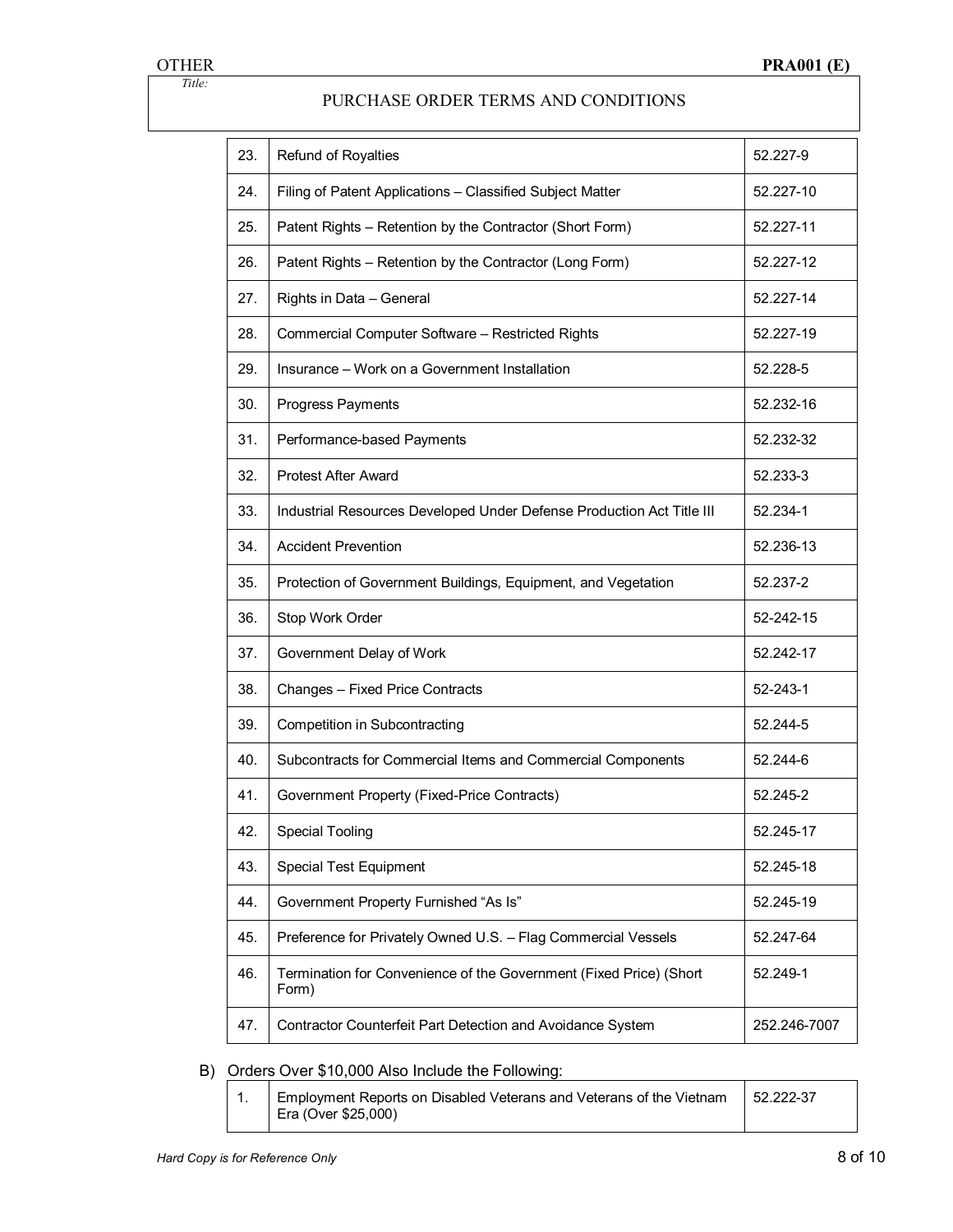| 2.             | Walsh-Healy Public Contracts Act                                                                          | 52.222-20        |
|----------------|-----------------------------------------------------------------------------------------------------------|------------------|
| 3.             | Prohibition of Segregated Facilities                                                                      | 52.222-21        |
| 4.             | Equal Opportunity                                                                                         | $52.222 - 26(b)$ |
| 5.             | Affirmative Action for Disabled Veterans and Veterans of the Vietnam Fra<br>(Over \$25,000)               | 52.222-35        |
| 6.             | Affirmative Action for Workers with Disabilities                                                          | 52.222-36        |
| 7 <sub>1</sub> | Buy American Act – North American Free Trade Agreement – Israeli<br>Trade Act (Over \$ 25,000)            | 52.225-3         |
| 8.             | Buy American Act - North American Free Trade Agreement - Israeli<br>Trade Act Certificate (Over \$25,000) | 52.225-4         |

# C) Orders Over \$100,000 Also Include the Following:

| $\mathbf{1}$ .        | Certificate of Independent Price Determination                              | 52.203-2  |
|-----------------------|-----------------------------------------------------------------------------|-----------|
| $\mathcal{P}_{\cdot}$ | Restrictions on Subcontractor Sales to the Government                       | 52.203-6  |
| 3.                    | Anti-Kickback Procedures (less paragraph (c) (1))                           | 52.203.7  |
| 4.                    | Price or Fee Adjustment for Illegal or Improper Activities                  | 52.203-10 |
| 5.                    | Limitations on Payments to Influence Certain Federal Transactions           | 52.203-12 |
| 6.                    | Audit and Records - Negotiation                                             | 52.215-2  |
| 7 <sub>1</sub>        | Integrity of Units Prices                                                   | 52.215-14 |
| 8.                    | Utilization of Small Business Concerns                                      | 52.219-8  |
| 9.                    | Contract Work Hours and Safety Standards Act - Overtime<br>Compensation     | 52.222-4  |
| 10.                   | Notification of Employee Rights Concerning Payment of Union Dues or<br>Fees | 52.222-39 |
| 11.                   | Drug-Free Workspace                                                         | 52.223-6  |
| 12.                   | Certification of Toxic Chemical Release Reporting                           | 52.223-13 |
| 13.                   | Toxic Chemical Release Reporting (Less paragraph (e))                       | 52.223-14 |
| 14.                   | Notice and Assistance Regarding Patent and Copyright Infringement           | 52.227-2  |
| 15.                   | Federal, State, and Local Taxes                                             | 52.229-3  |
| 16.                   | Bankruptcy                                                                  | 52.242-13 |
| 17.                   | <b>Change Order Accounting</b>                                              | 52.243-6  |